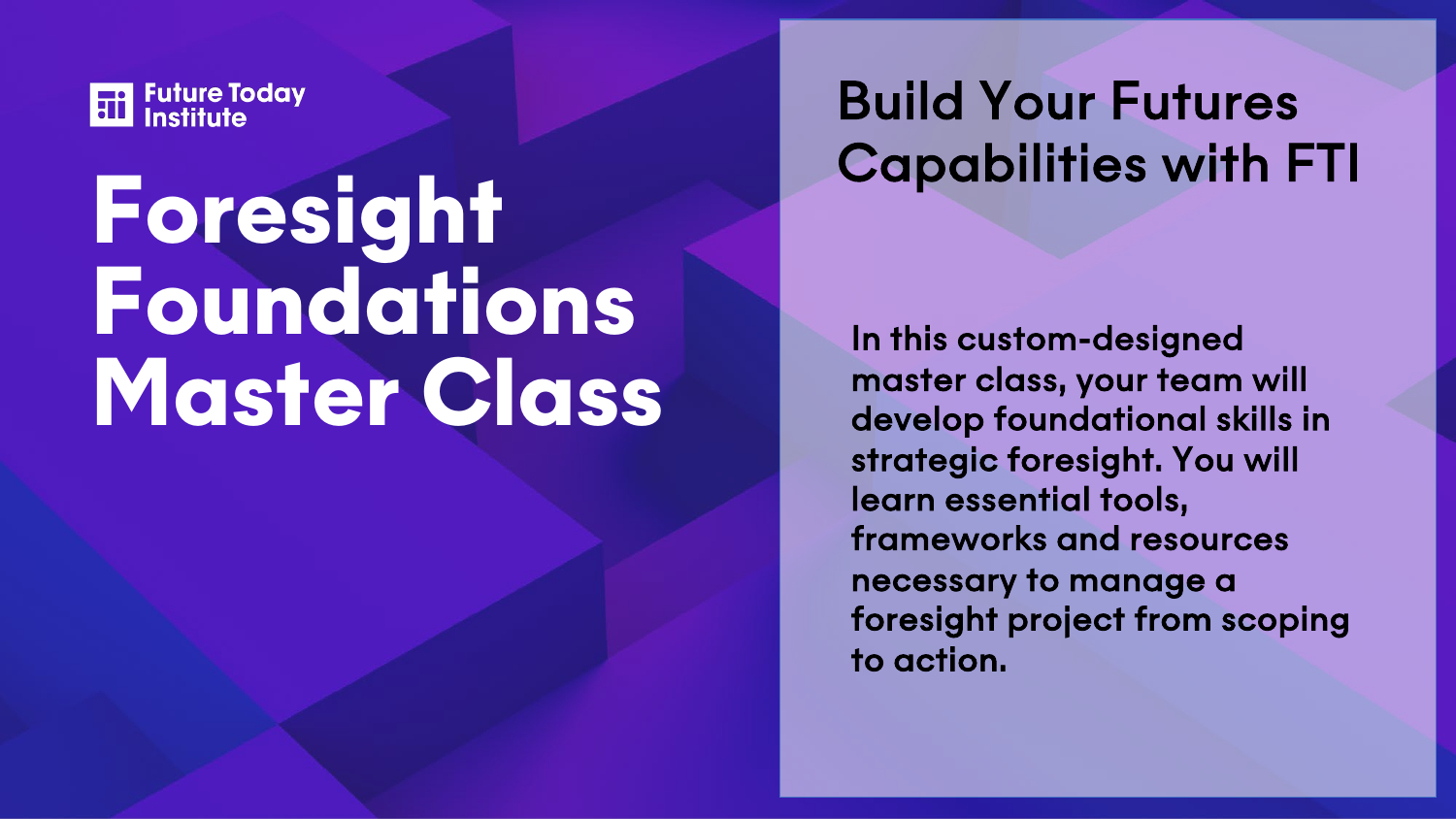## **Strategic** Foresight is an art and a science.

- Frame and scope foresight projects correctly to produce optimal results for your organization.
- Identify and analyze signals of change and long -term trends.
- Quantify the velocity of change to spot inflection points early.
- Explore the dynamics of uncertainty.
- Learn to write effective scenarios that lead to actionable insights and strategic decisions.







**Strategic Actions** 

**Big bets and** incremental actions

**Identify Implications Change Forces, Signals, Trends** 

**Scenarios** 

**Map**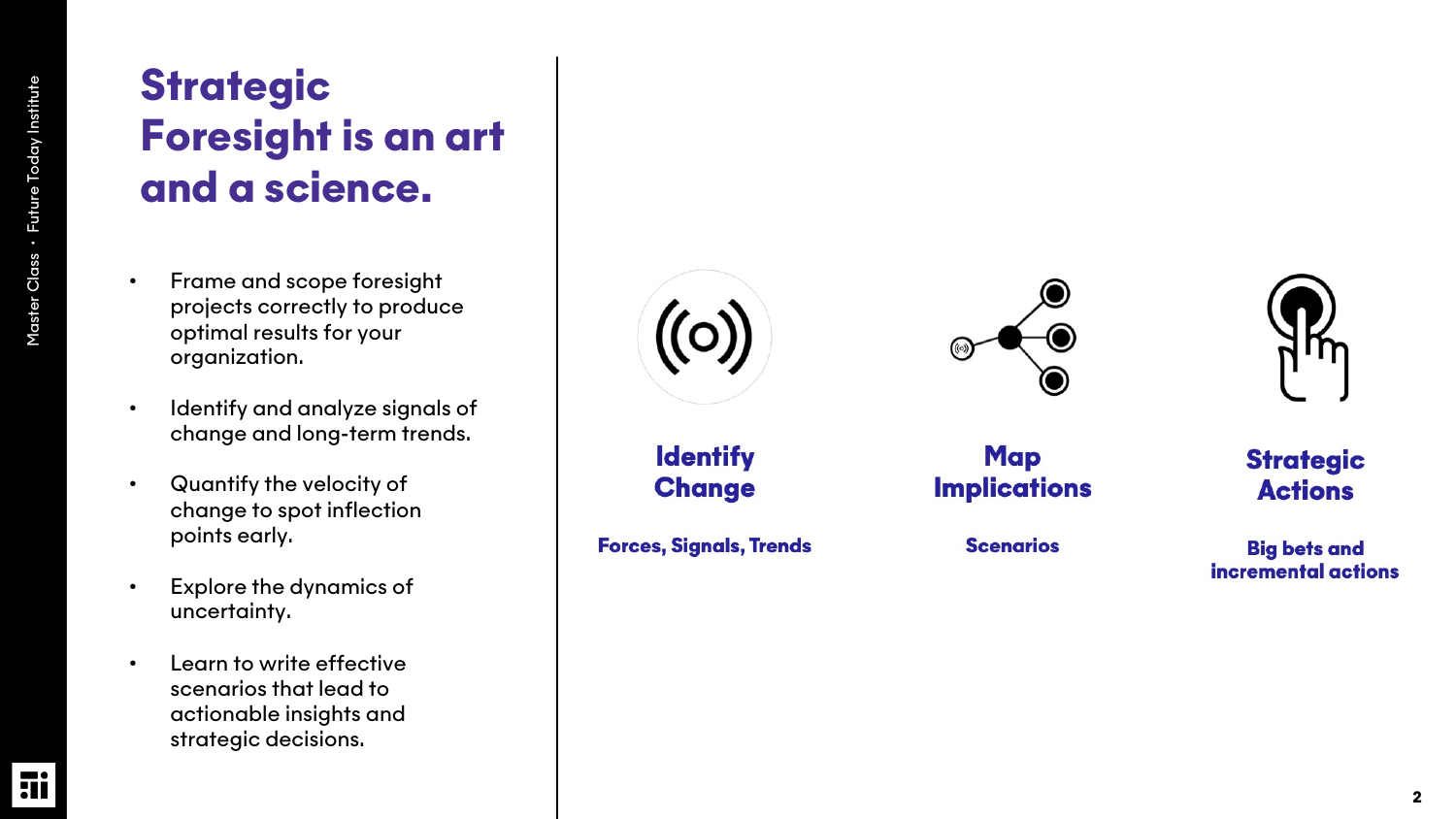### FTI's Foresight Foundations Master Class is designed for teams that are tasked with trendspotting, innovation, growth, and longer-term strategy.

#### A course designed for you.

This custom-designed Master Class focuses on a question you'd like to explore as a team. FTI's clients have asked:

- *How should our company be thinking about blockchain and cryptocurrencies?*
- *What role should our company play in the metaverse?*
- *What opportunities and risks does AI present for our company?*

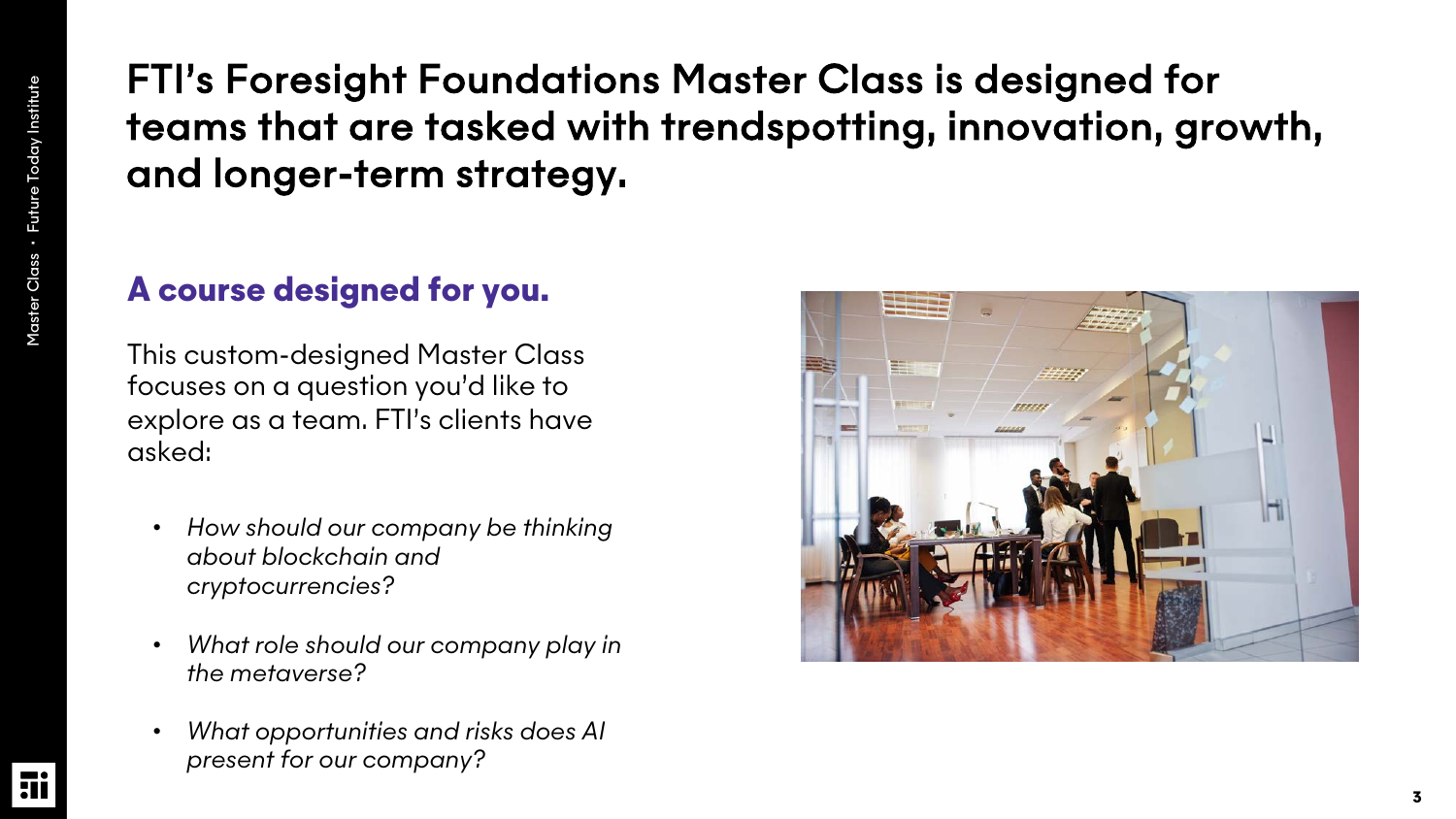#### We offer three options to build your organization's capacity for foresight.

Course customization for your organization's specific needs ! ! !

Proprietary training materials with frameworks, tools and case studies that can be used in your organization

Offered in-person or virtually

Option to take the master class module further with a foresight project in your organization

Access to coaches for office hours between class meetings !

Full scoping to backcasting training engagement focused on a question relevant to your organization !

Recommendations on how to build a cadence of foresight within your organization !

| <b>OPTION 1: Full</b><br><b>Master Class</b> | <b>OPTION 2: Trends</b><br><b>Portion Only</b> | <b>OPTION 3:</b><br><b>Scenarios</b><br><b>Portion Only</b> |
|----------------------------------------------|------------------------------------------------|-------------------------------------------------------------|
|                                              |                                                |                                                             |
|                                              |                                                |                                                             |
|                                              |                                                |                                                             |
|                                              |                                                |                                                             |
|                                              |                                                |                                                             |
|                                              |                                                |                                                             |
|                                              |                                                |                                                             |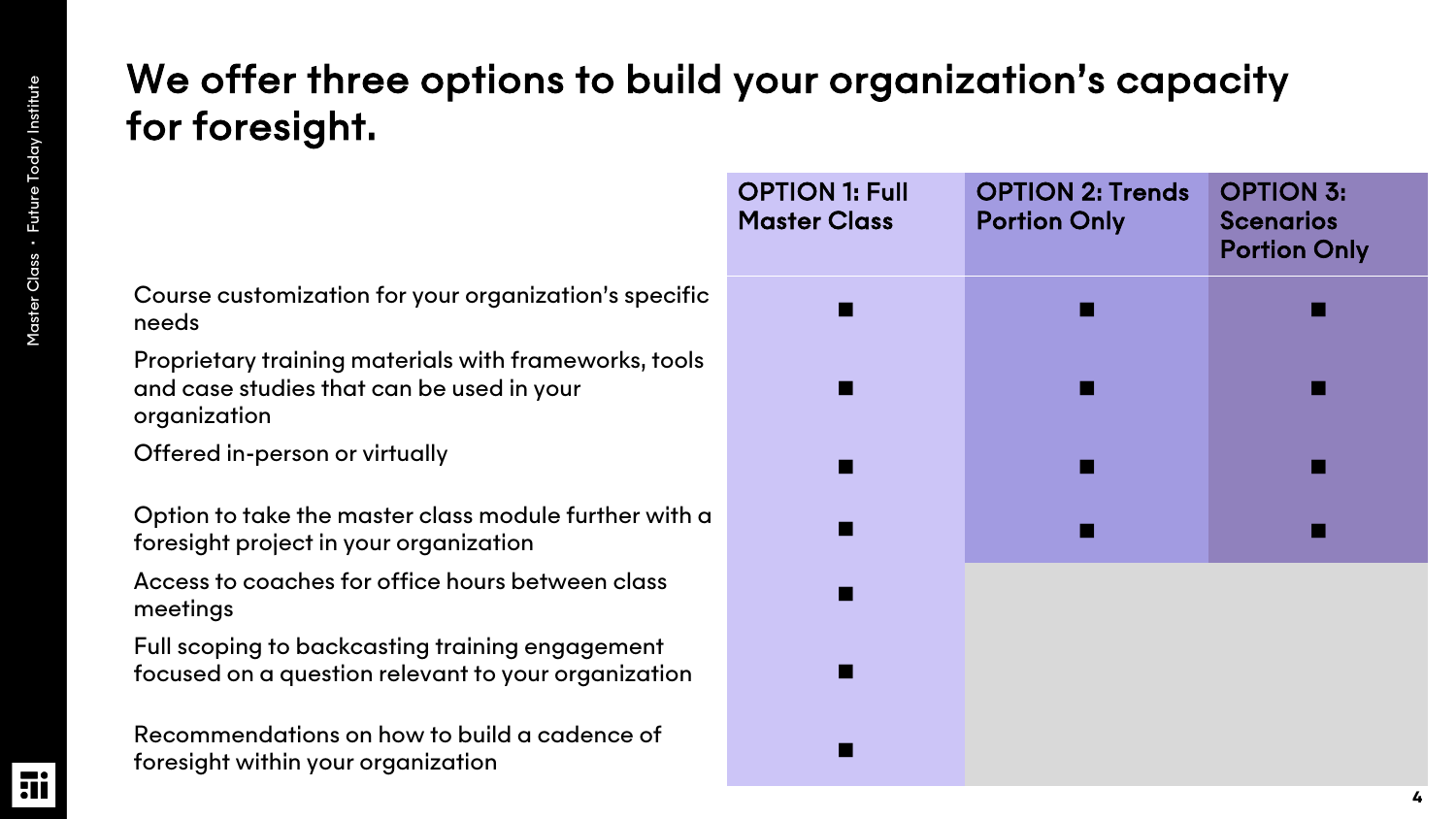## Option 1: Full Master Class Outline

| $ Cl$ ass 1                           | <b>Class 2</b>                          | <b>Class 3</b>                          | <b>Class 4</b>                                     | <b>Class 5</b>                          | <b>Class 6</b>                             |
|---------------------------------------|-----------------------------------------|-----------------------------------------|----------------------------------------------------|-----------------------------------------|--------------------------------------------|
| <b>WHAT: Scoping</b>                  | <b>WHAT: Exploring</b><br><b>Trends</b> | <b>WHAT: Scenarios</b><br>Preparation   | <b>WHAT: Writing</b><br><b>Effective Scenarios</b> | <b>WHAT: Rehearsing</b><br>the Future   | <b>WHAT: Backcasting</b><br>to Action      |
| TIME: 2 Hours                         | TIME: 3 Hours                           | TIME: 2 Hours                           | <b>TIME: 2 Hours</b>                               | <b>TIME: 2 Hours</b>                    | TIME: 2 Hours                              |
| - Determining Key<br><b>Questions</b> | - Forces, Signals<br>and Trends         | - Uncertainties and<br><b>Constants</b> | - Scenario Building<br><b>Blocks</b>               | - External Input +<br><b>Interviews</b> | - Identifying<br><b>Strategic Actions</b>  |
| - Time Horizons                       | - Fringe Sketching                      | - Axes of<br><b>Uncertainty</b>         | - Scenario<br><b>Development</b>                   | - Stakeholder<br><b>Discussion</b>      | - Prioritizing<br><b>Strategic Actions</b> |
| - Stakeholder<br><b>Matrix</b>        | - CIPHER to identify<br>trends          | - Scenario Logic<br><b>Selection</b>    | - Scenario<br><b>Presentation for</b>              | - New Insights                          | - Backcasting<br><b>Process</b>            |
| - Research                            | - Calculating                           |                                         | <b>Maximum Impact</b>                              | - New Decision                          |                                            |
| <b>Processes</b>                      | velocity of trends                      | - Scenario<br><b>Research Process</b>   |                                                    | <b>Points</b>                           | - Ongoing<br>Detection +                   |
| - Hypothesis                          |                                         |                                         |                                                    | - Implications and<br>Gaps              | Monitoring                                 |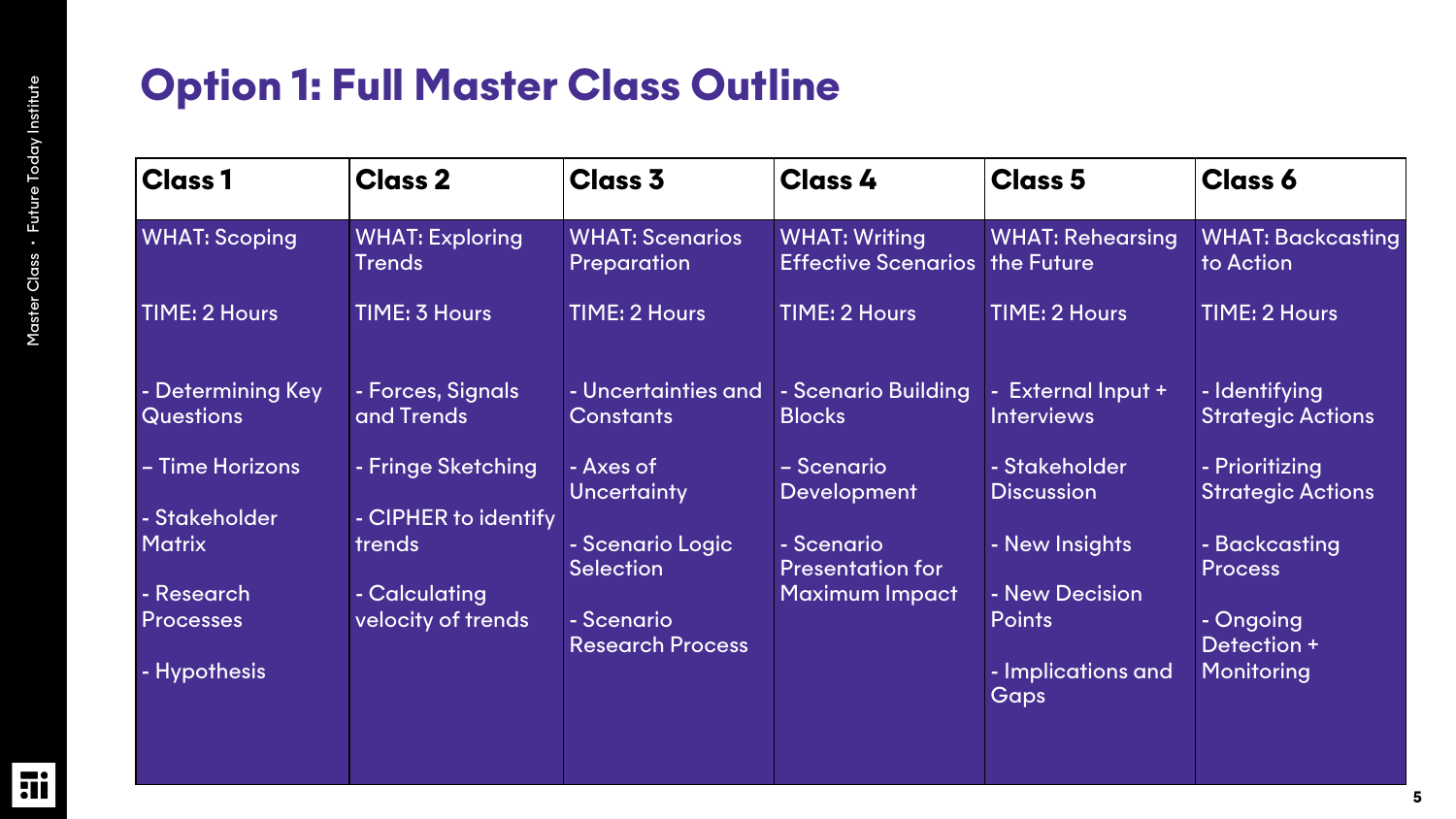## Option 2: Trends Portion Only

*For teams that want to focus primarily on forces, signals and trends.*

| <b>Class 1</b>              | <b>Class 2</b>                | <b>Class 3</b>                                           |
|-----------------------------|-------------------------------|----------------------------------------------------------|
| <b>WHAT: Scoping</b>        | <b>WHAT: Exploring Trends</b> | <b>WHAT: Using Trends</b>                                |
| <b>TIME: 2 Hours</b>        | TIME: 2 Hours                 | TIME: 2 Hours                                            |
| - Determining Key Questions | - Forces, Signals and Trends  | - CIPHER to identify trends                              |
| - Time Horizons             | - Fringe Sketching            | - Calculating velocity of trends                         |
| - Research Processes        |                               | - Using trends strategically within your<br>organization |
| - Trends: Best Practices    |                               |                                                          |
|                             |                               |                                                          |
|                             |                               |                                                          |
|                             |                               |                                                          |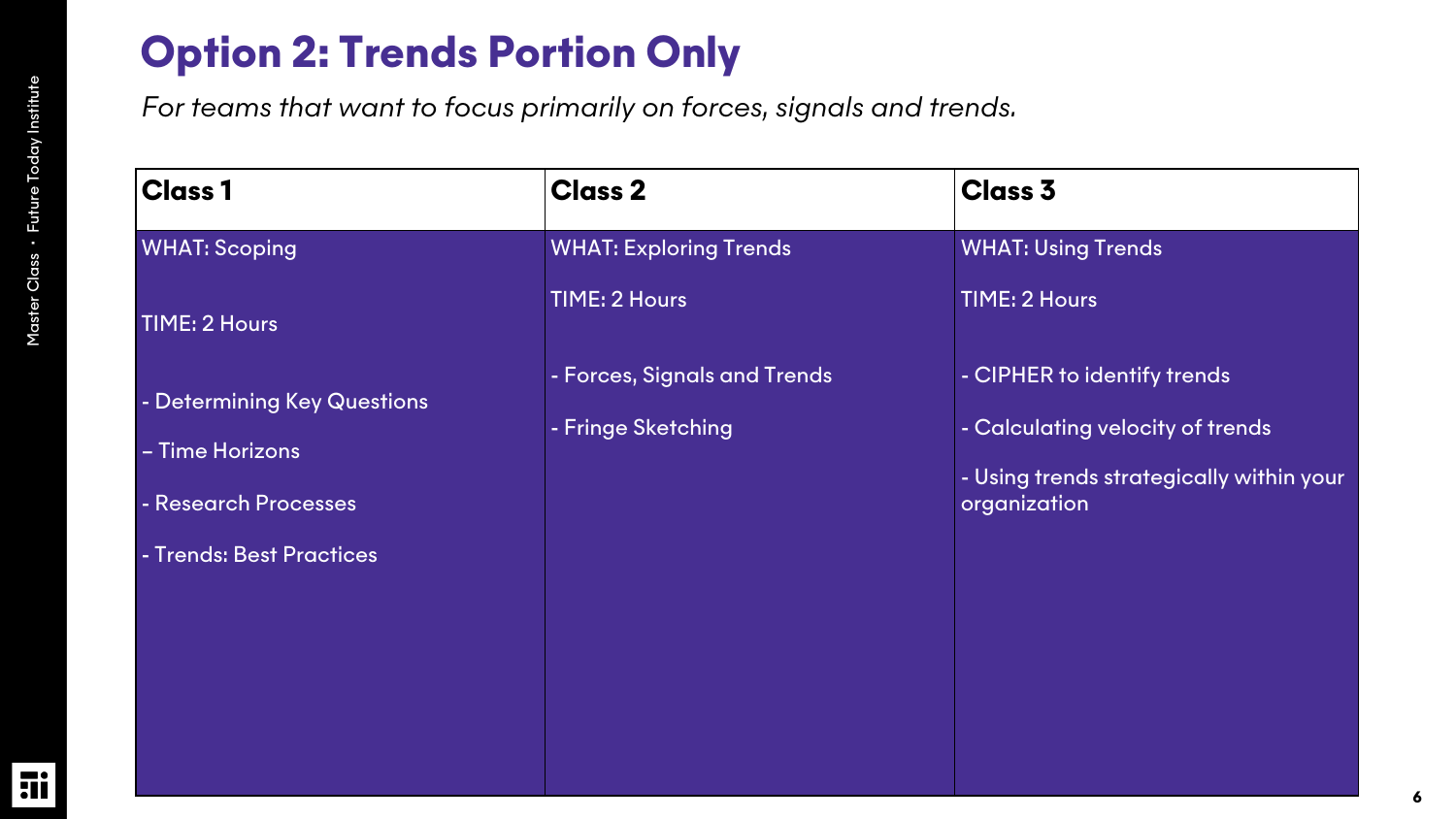## Option 3: Scenarios Portions Only

*For teams that want a deeper understanding of scenarios, but do not want to develop capabilities in signal and trend identification.*

| $ {\bf Class\,1}$                                                                              | <b>Class 2</b>                                                                                                      | <b>Class 3</b>                                                                                                                                         |
|------------------------------------------------------------------------------------------------|---------------------------------------------------------------------------------------------------------------------|--------------------------------------------------------------------------------------------------------------------------------------------------------|
| <b>WHAT: Scoping</b>                                                                           | <b>WHAT: Scenarios Preparation</b>                                                                                  | <b>WHAT: Effective Scenarios</b>                                                                                                                       |
| <b>TIME: 2 Hours</b>                                                                           | <b>TIME: 2 Hours</b>                                                                                                | TIME: 3 Hours                                                                                                                                          |
| - Determining Key Questions<br>- Time Horizons<br>- Stakeholder Matrix<br>- Research Processes | - Uncertainties and Constants<br>- Axes of Uncertainty<br>- Scenario Logic Selection<br>- Scenario Research Process | - Scenario Building Blocks<br>- Scenario Development<br>- Scenario Presentation for Maximum<br><b>Impact</b><br>- Facilitating Stakeholder Discussions |
| - Scenarios: Best Practices                                                                    |                                                                                                                     | - Creating Action for Implications and<br>Gaps                                                                                                         |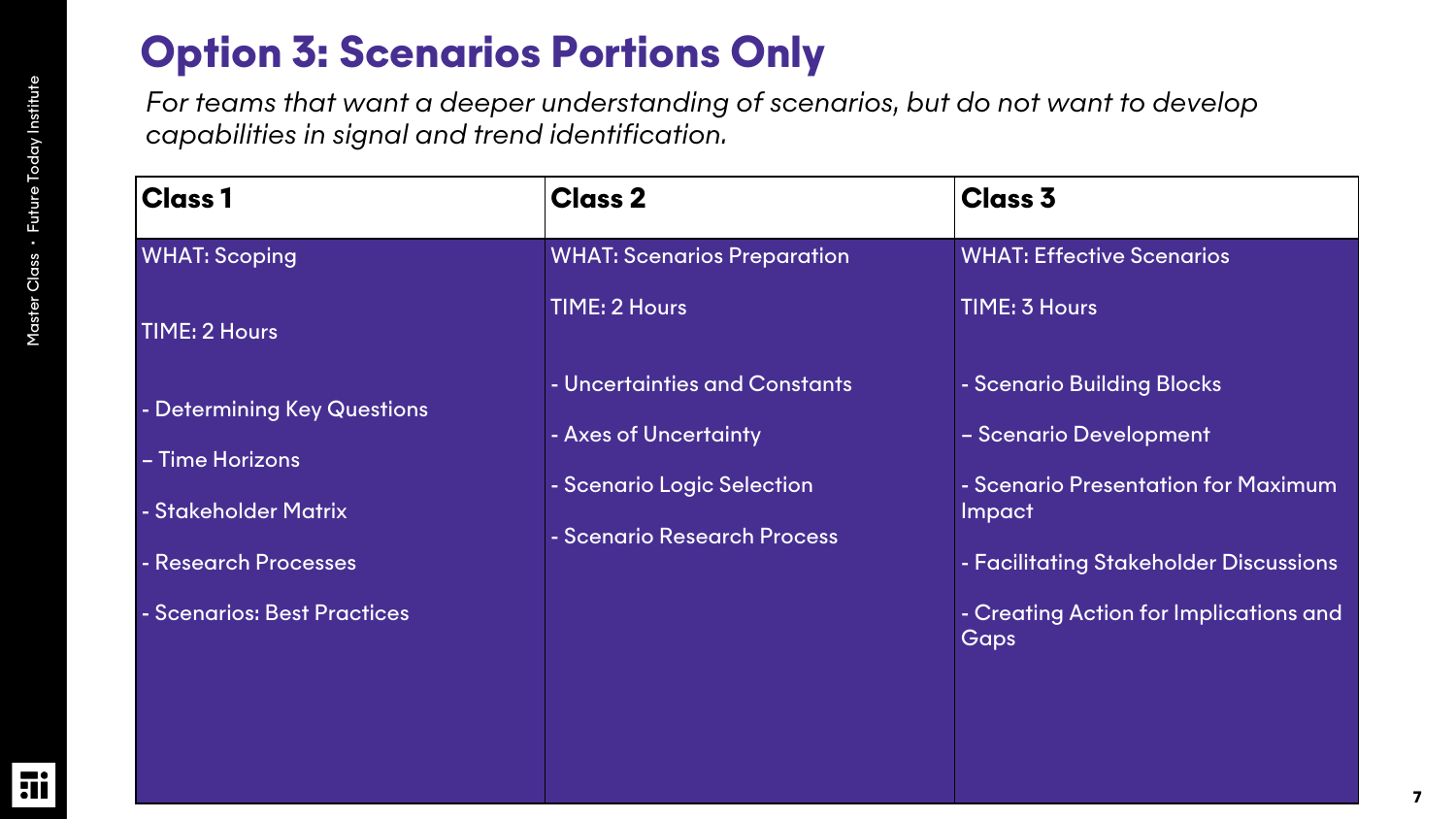#### **Outcomes**

#### After the Full Master Class is completed, you and your team will be able to:

- Use foresight tools to better identify emerging signals and trends
- Prioritize trends with the greatest potential impact to your organization
- Develop strategic scenarios that deliver insights and actions relevant to your organization
- Backcast prioritized strategic actions to immediate and near-term activities
- Ignite a sense of urgency (when warranted) for trends and scenarios within your organization
- Develop a workstream and cadence for foresight activities within your organization